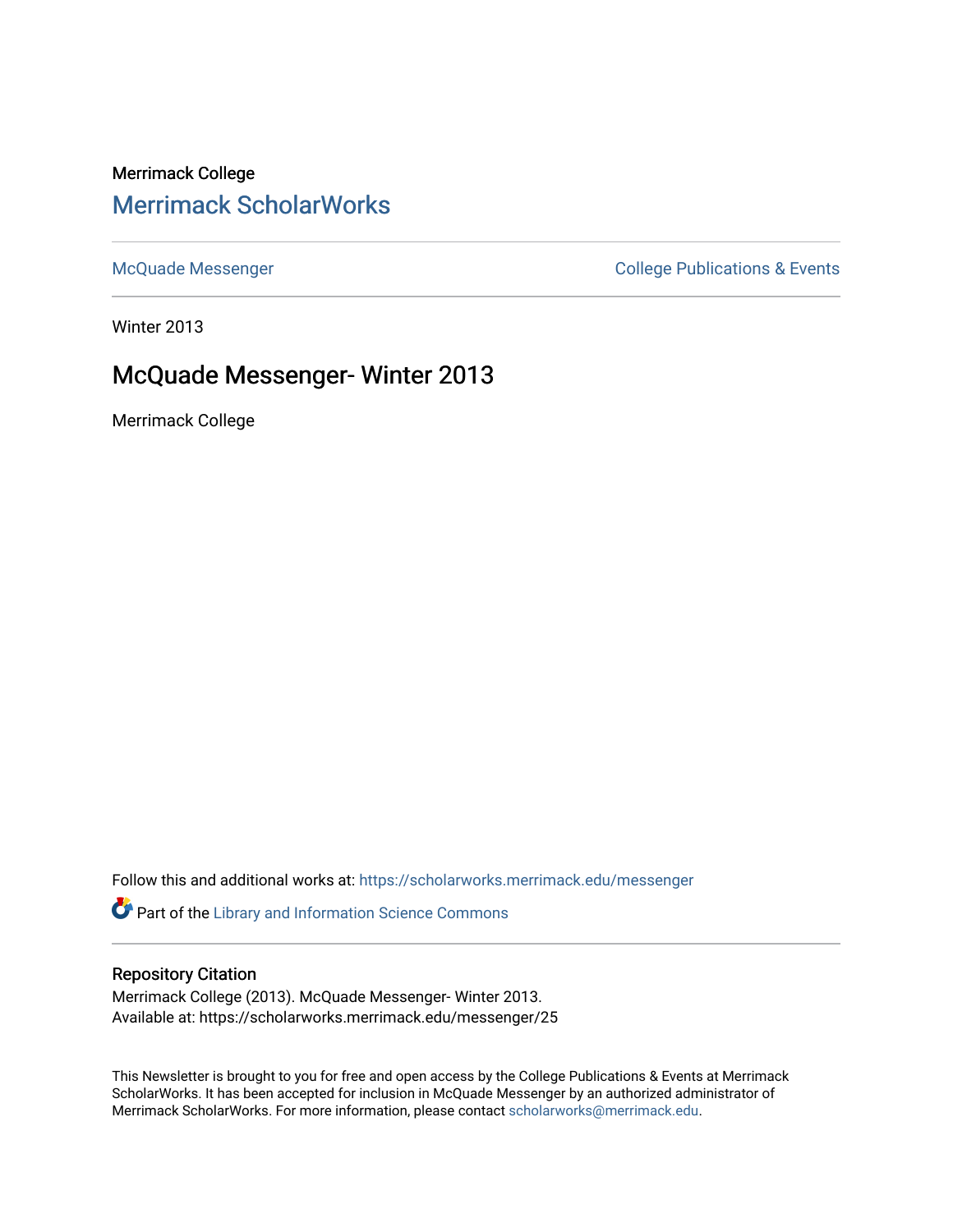**[McQuade Library Home](http://www.merrimack.edu/library/)** 

# **McQuade Messenger** Winter 2013



# **FROM THE DIRECTOR'S DESK**

<span id="page-1-0"></span>A big part of our work here at McQuade is growing and grooming our collections to meet your needs. Our whole staff is involved in selecting, acquiring, cataloging, and providing you the books, journals, media, articles, data, and other resources you need for your work.

We're just as interested in celebrating that work! Our [Tolle Lege](http://server1.noblenet.org/merrimack/blog1/events/10th-annual-tolle-lege-reception/) collection is closing in on 600 items, and we're extremely excited to announce the genesis of [Merrimack ScholarWorks](http://scholarworks.merrimack.edu/), our institutional repository.

Read on for more details—and let us know what you think!

~ Kathryn GeoffrionScannell



# **MERRIMACK SCHOLARWORKS**

#### **What is Merrimack ScholarWorks?**



Launched in February 2013, [Merrimack ScholarWorks](http://scholarworks.merrimack.edu/) provides open access to the intellectual, creative, and academic work of the Merrimack College community, including, faculty scholarship, student research, conference and other materials. Its purpose is to make the college's intellectual output accessible to a global audience, offering a powerful parallel distribution channel that complements print publishing. Anyone may access full items free of charge. By sharing content globally through the Internet, the McQuade Library supports open scholarly communications, collaborative research, and lasting visibility and recognition for scholarship at Merrimack.

#### **Why Submit?**

- Authors receive monthly download reports and a permanent URL for each of their items, which can be included on CVs and web sites.
- ScholarsWorks will be fully searchable through search engines like Google.
- Entries can include multimedia and supplemental data files.
- ScholarsWorks meets the demand of a growing number of funding agencies which require research to be publicly accessible.
- Materials are openly accessible to researchers worldwide, including those who have limited access to academic resources.
- Authors retain all rights to their work and ScholarsWorks will work closely with researchers and academic journals regarding copyright agreements.

#### **What's an Institutional Repository?**

Institutional Repositories (IRs) bring together all of a College's research under one umbrella, with an aim to preserve and provide access to that research. Raym Crow's "[The Case for Institutional Repositories: A SPARC Position Paper"](http://www.arl.org/sparc/bm~doc/ir_final_release_102.pdf) defines IRs and discusses their merits within an academic institution. As IRs grow in popularity, many publishers have adopted standards to allow for deposit. [Sherpa/Romeo](http://www.sherpa.ac.uk/romeo/) includes an extensive listing of copyright restrictions and can be searched by journal title or publisher name.

#### **Author Rights and Usage**

Copies of open access items can generally be reproduced, displayed or performed, and given to third parties in any format or medium for personal research or study, educational, or not-for-profit purposes without prior permission or charge, provided the work is properly attributed with the authors, the title, and full bibliographic details, a hyperlink or URL given to the original work, and the content is used for non–commercial purposes and is not changed in any way. However, as not all materials contained in [Merrimack ScholarWorks](http://scholarworks.merrimack.edu/) are open access, it is the responsibility of the individual user to ensure that author and publisher rights are not violated.

#### **Make Googling Yourself Much More Satisfying!**

Make sure your work is in [Merrimack ScholarWorks!](http://scholarworks.merrimack.edu/) If you have any questions regarding ScholarsWorks and especially if you are interested in submitting your work, please visit [scholarworks.merrimack.edu](http://scholarworks.merrimack.edu/) for more information or contact [Donna Maturi](http://libguides.merrimack.edu/profile.php?uid=15707) at [maturid@merrimack.edu.](mailto:maturid@merrimack.edu)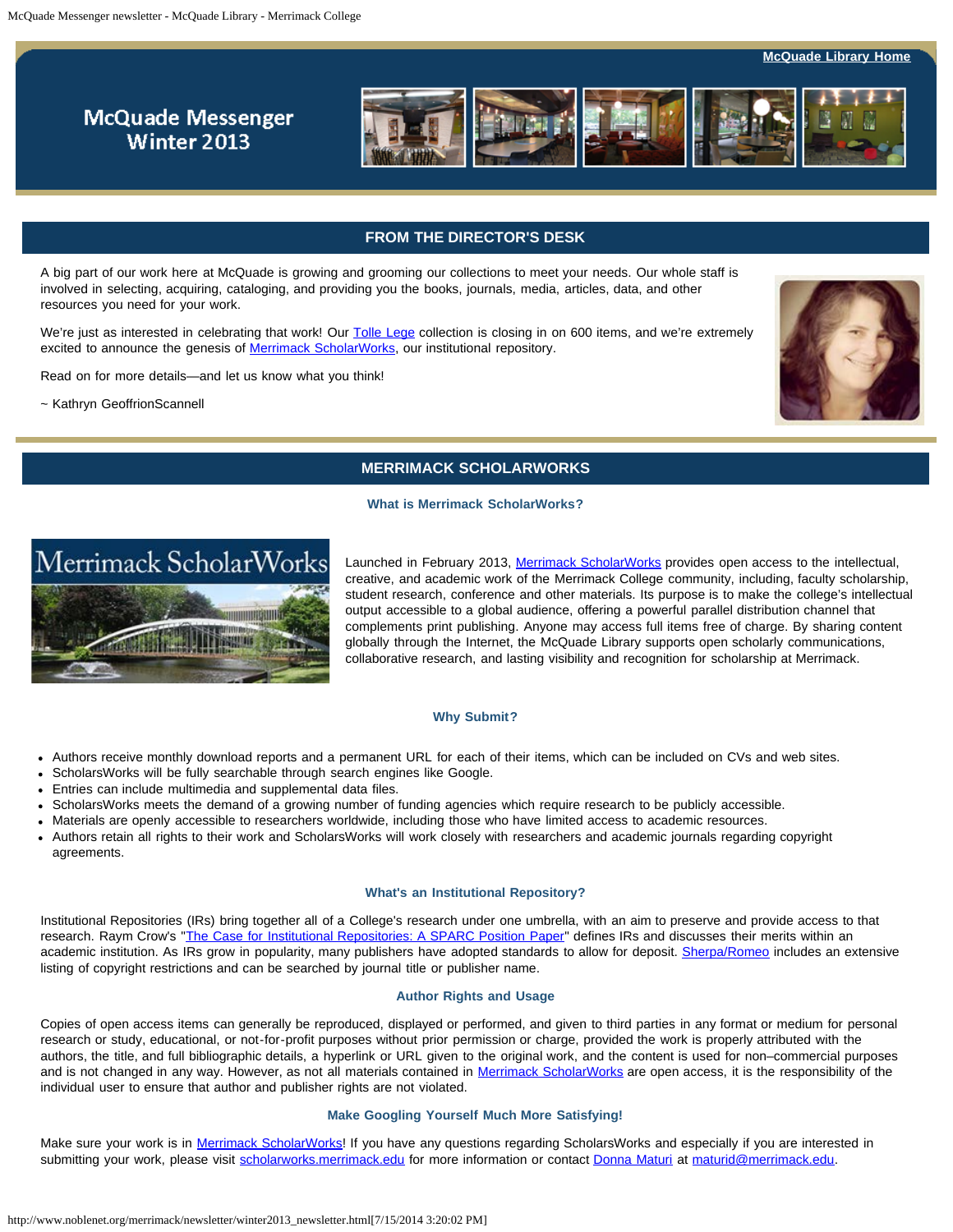# **WHAT'S HAPPENING?**

## **10TH ANNUAL TOLLE LEGE RECEPTION**

When former director Barbara Lachance thought of starting a special collection of Merrimack–authored publications here at McQuade ten years ago, she couldn't have imagined what would come of it. This annual celebration is a very special event, where we take the time to come together and recognize the achievements of our community.



With almost 600 works by more than 150 authors, the Tolle Lege Collection grows every year both physically and virtually. Invited speakers [Dr. Susan Marine of Education](http://www.merrimack.edu/academics/education/med/meet_faculty_staff/susan_marine.php), [Dr. Dave MacLaren of](http://www.merrimack.edu/academics/science_engineering/biology/meet_faculty_staff/mac_laren_personal/) [Biology,](http://www.merrimack.edu/academics/science_engineering/biology/meet_faculty_staff/mac_laren_personal/) Librarian Donna Maturi, [Dr. Angela Senander of](http://www.merrimack.edu/academics/liberal_arts/religious_theological_studies/meet_faculty_staff/angela_senander.php) [Religious and Theological Studies](http://www.merrimack.edu/academics/liberal_arts/religious_theological_studies/meet_faculty_staff/angela_senander.php), and [Dr. Jane Parent of](http://www.merrimack.edu/academics/business/management/meet_faculty_staff/fac_jane_d_parent.php) [Management](http://www.merrimack.edu/academics/business/management/meet_faculty_staff/fac_jane_d_parent.php) spoke about the work they submitted and what they're working on now. [Fr. Jim Wenzel](http://www.merrimack.edu/academics/center_augustinian_study_legacy/pellegrinaggio/) and [Vice Provost Dr.](http://www.merrimack.edu/academics/science_engineering/chemistry/meet_faculty_staff/cynthia_b_mcgowan.php) [Cindy McGowan](http://www.merrimack.edu/academics/science_engineering/chemistry/meet_faculty_staff/cynthia_b_mcgowan.php) also spoke on the history of the collection.

**Don't miss next year's reception: February 4, 2014.**

### **COURTNEY GRAY CO-AUTHORS JOURNAL ARTICLE**



**Courtney Gray** a senior sociology major and McQuade Library student assistant was a primary author on an article that appeared in the Fall 2012 issue of the **[Undergraduate](http://www.bk.psu.edu/academics/journal.htm) [Journal of Service](http://www.bk.psu.edu/academics/journal.htm)** Learning & Community-

**Based Research**. With junior Michele Beausoleil, Courtney based the article on work they completed in their Spring 2012 Sociology of the Family course with [Dr. McQueeney.](http://www.merrimack.edu/academics/liberal_arts/sociology/meet_faculty_staff/krista_mcqueeney.php) The title of the article is "Using Community-Based Research to Study Bullying at a [Local Non–Profit Organization"](http://www.bk.psu.edu/Documents/Academics/Gray_et_al.pdf).

#### **Congratulations, Courtney!**

### **PROFILE IN COLLABORATION: CENTER FOR ACADEMIC ENRICHMENT HAS A LIBGUIDE!**

McQuade Librarians are constantly creating and updating engaging subject, course, and assignment–specific [online](http://libguides.merrimack.edu/) research quides through a software program called [LibGuides](http://springshare.com/libguides/). Recently librarians partnered with the Center for Academic Enrichment to use the LibGuides platform to promote Academic Enrichment services and resources. [First Year Academic](http://www.merrimack.edu/academics/academic_support/center_for_academic_enrichment/first_year_academic_counselor.php) [Counselor Sara Quagliaroli](http://www.merrimack.edu/academics/academic_support/center_for_academic_enrichment/first_year_academic_counselor.php) and the Center for Academic Enrichment's Graduate Fellow [Ryan Kurtz](mailto:kurtzr@merrimack.edu) designed a comprehensive Academic Enrichment online guide that offers resources on note taking, critical reading, test preparation, retaining information, and overcoming test anxiety:

#### **[Center for Academic Enrichment](http://libguides.merrimack.edu/CenterforAcademicEnrichment) online guide**

Ryan also developed an "[Off Campus Resources](http://libguides.merrimack.edu/content.php?pid=355207&sid=2905120)" tab, which includes information about filing taxes, the RMV, as well as movie times and menus for off–campus restaurants.

# **WHAT'S NEW?**

## **READING FOR FUN**

McQuade Library strives to provide the books and resources needed for academic study, but also recognizes that students, faculty, and staff like to read for enjoyment. The library offers a collection of over 200 bestsellers, books in the news, and new releases.

The collection is housed on the 1st floor around the fireplace and older titles are regularly replaced with newer ones, so the collection is always being updated to provide the latest, most popular titles.

The [Reading for Fun](http://libguides.merrimack.edu/readingforfun) online guide allows patrons to quickly browse all available titles, place holds, view new arrivals, and see which titles are most popular with in the Merrimack community. Feel free to use the suggestion form to recommend that an item be added to the collection.

# **ATTENTION ALL FACULTY!**



We know you all love looking through the Choice Review cards, but we also want for you to know that they are now available online and you have access to the reviews via the web.

If you go to McQuade's Databases A-Z list or directly to [Choice](http://proxy3.noblenet.org/login?url=http://www.cro2.org) [Reviews Online](http://proxy3.noblenet.org/login?url=http://www.cro2.org) you can set up an account to find reviews of books in your subject area. We will continue to get paper Choice cards this year, but may opt out in the future. If you see a review for a book you think would be perfect for McQuade, please contact your [liaison librarian](http://libguides.merrimack.edu/content.php?pid=120843&sid=3087257).

- **[Lyena Chavez](http://libguides.merrimack.edu/profile.php?uid=15706)** Humanities (Communication Arts & Sciences, English, History, Philosophy, Religious & Theological Studies, Visual & Performing Arts, and World Languages & Cultures.)
- **[Melinda Malik](http://libguides.merrimack.edu/profile.php?uid=19335)** Education (School of Education)
- **[Donna Maturi](http://libguides.merrimack.edu/profile.php?uid=15707)** Social Sciences (Economics, Environmental Studies & Sustainability, Law, Political Science, Psychology, Sociology & Criminology, and Women's & Gender Studies.)
- **[Frances Nilsson](http://libguides.merrimack.edu/profile/Frances)** Business (Girard School of Business)
- **[CJ Wong](http://libguides.merrimack.edu/profile.php?uid=69302)** Science & Engineering (School of Science & Engineering)

# **NEW ONLINE REFERENCE WORKS**

Reference works give researchers a jumpstart into their topic with background information and lists of key references. McQuade has expanded our online collection with [these works](http://www.google.com/url?q=http%3A%2F%2Flibguides.merrimack.edu%2Fnewresources&sa=D&sntz=1&usg=AFQjCNH_FvqWAe6j1xOGBqA7CiPLQpvKBQ):

#### **In [Gale Virtual Reference Library](http://www.google.com/url?q=http%3A%2F%2Fproxy3.noblenet.org%2Flogin%3Furl%3Dhttp%3A%2F%2Finfotrac.galegroup.com%2Fitweb%2Fmlin_n_merrcol%3Fdb%3DGVRL&sa=D&sntz=1&usg=AFQjCNGdLHWdDhedjDLTPPTSzg9CZszawA):**